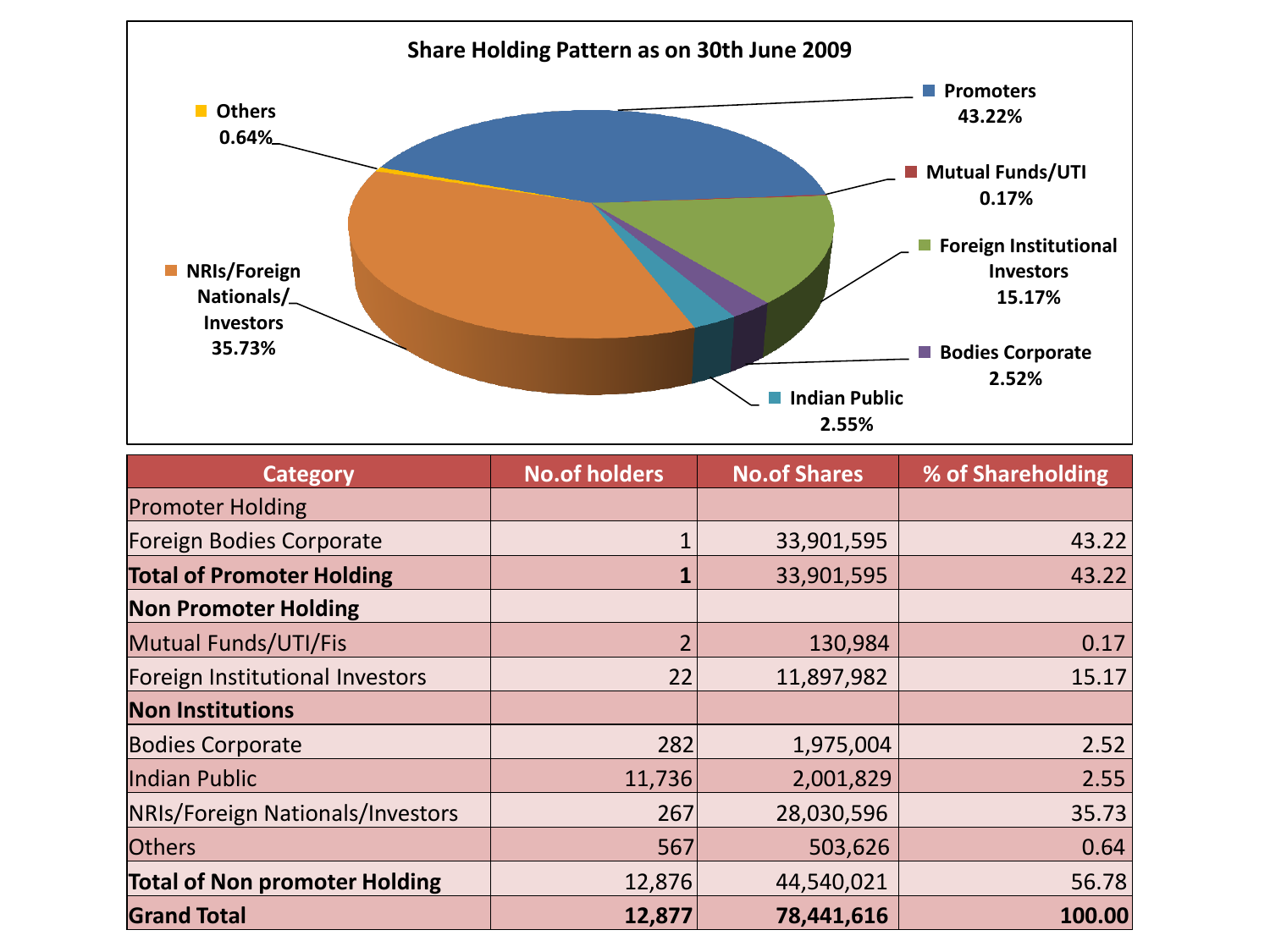|                   | (I) (a) Statement showing Shareholding Pattern                                                       |                     |                  |                |                              |                           |               |                          |
|-------------------|------------------------------------------------------------------------------------------------------|---------------------|------------------|----------------|------------------------------|---------------------------|---------------|--------------------------|
|                   |                                                                                                      |                     |                  |                |                              |                           |               |                          |
|                   | Name of the Company: Redington (India) Limited<br>Scrip Code (BSE): 532805 :: Symbol (NSE):REDINGTON |                     |                  |                |                              |                           |               |                          |
|                   |                                                                                                      |                     |                  |                | Quarter Ended : June 30.2009 |                           |               |                          |
|                   |                                                                                                      |                     |                  | No. of Shares  |                              | Total Shareholding as a   |               |                          |
| <b>Category</b>   | <b>Category of Shareholder</b>                                                                       | Number of           | <b>Total No.</b> | held in Demat  |                              | percentge of total number |               | Shares pledged or        |
| Code              |                                                                                                      | <b>Shareholders</b> | of Shares        | <u>Form</u>    |                              | of shares                 |               | otherwise encumbered     |
|                   |                                                                                                      |                     |                  |                | As a                         | Asa                       |               |                          |
| (1)               | (II)                                                                                                 | (III)               | (IV)             | (V)            | percentage of                | percentage                | Number of     |                          |
|                   |                                                                                                      |                     |                  |                | $(A + B)$                    | of $(A+B+C)$              | <b>Shares</b> | As a percentage          |
|                   |                                                                                                      |                     |                  |                | (VI)                         | (VII)                     | (VIII)        | $(IX) = (VIII)/(IV)*100$ |
| (A)               | Shareholding of Promoter and                                                                         |                     |                  |                |                              |                           |               |                          |
|                   | <b>Promoter Group</b>                                                                                |                     |                  |                |                              |                           |               |                          |
| $\mathbf 1$       | Indian                                                                                               |                     |                  |                |                              |                           |               |                          |
| (a)               | Individuals / Hindu Undivided Family                                                                 | $\overline{0}$      | $\Omega$         | $\pmb{0}$      | 0.00                         | 0.00                      | 0.00          | 0.00                     |
| (b)               | Central government/ State Government                                                                 | $\overline{0}$      | $\Omega$         | $\overline{0}$ | 0.00                         | 0.00                      | 0.00          | 0.00                     |
| (c)               | <b>Bodies Corporate</b>                                                                              | $\overline{0}$      | $\Omega$         | $\mathbf 0$    | 0.00                         | 0.00                      | 0.00          | 0.00                     |
| (d)               | <b>Financial Institutions/Banks</b>                                                                  | $\overline{0}$      | $\Omega$         | $\mathbf 0$    | 0.00                         | 0.00                      | 0.00          | 0.00                     |
| (e)               | Any Other (specify)                                                                                  | $\overline{0}$      | $\Omega$         | $\overline{0}$ | 0.00                         | 0.00                      | 0.00          | 0.00                     |
|                   |                                                                                                      |                     |                  |                |                              |                           |               |                          |
|                   | Sub-Total (A) (1)                                                                                    | $\mathbf{0}$        | 0 <sup>l</sup>   | $\mathbf{0}$   | 0.00                         | 0.00                      | 0.00          | 0.00                     |
|                   | Foreign                                                                                              |                     |                  |                |                              |                           |               |                          |
| $\frac{2}{(a)}$   | Individuals(Non resident individuals/foreign individu-                                               | $\overline{0}$      | $\Omega$         | $\Omega$       | 0.00                         | 0.00                      | 0.00          | 0.00                     |
| (b)               | <b>Bodies Corporate</b>                                                                              | 1                   | 33,901,595       | 33,901,595     | 43.22                        | 43.22                     | 0.00          | 0.00                     |
| (c)               | Institutions                                                                                         | $\overline{0}$      | $\Omega$         | $\mathbf 0$    | 0.00                         | 0.00                      | 0.00          | 0.00                     |
| (d)               | Any Other (Specify)                                                                                  | $\Omega$            | $\Omega$         | $\Omega$       | 0.00                         | 0.00                      | 0.00          | 0.00                     |
|                   | Sub-Total (A) (2)                                                                                    | $\mathbf{1}$        | 33,901,595       | 33,901,595     | 43.22                        | 43.22                     | 0.00          | 0.00                     |
|                   |                                                                                                      |                     |                  |                |                              |                           |               |                          |
|                   | <b>Total Shareholding of Promoter</b>                                                                | 1                   | 33,901,595       | 33,901,595     | 43.22                        | 43.22                     | 0.00          | 0.00                     |
|                   | and Promoter Group (A)=(A) (1) +(A) (2)                                                              |                     |                  |                |                              |                           |               |                          |
|                   |                                                                                                      |                     |                  |                |                              |                           |               |                          |
| (B)               | <b>Public Shareholding</b>                                                                           |                     |                  |                |                              |                           |               |                          |
|                   | <b>Institutions</b>                                                                                  |                     |                  |                |                              |                           |               |                          |
| $\frac{(1)}{(a)}$ | Mutual Funds/ UTI                                                                                    | $\overline{2}$      | 130,984          | 130,984        | 0.17                         | 0.17                      | N.A           | N.A                      |
| (b)               | Financial Institutions / Banks                                                                       | $\Omega$            | $\Omega$         |                | 0.00                         | 0.00                      | N.A           | N.A                      |
| (c)               | Central Government/ State Government                                                                 | $\overline{0}$      | $\Omega$         | $\mathbf 0$    | 0.00                         | 0.00                      | N.A           | N.A                      |
| (d)               | Venture Capital Funds                                                                                | $\mathbf 0$         | $\Omega$         | $\mathbf 0$    | 0.00                         | 0.00                      | N.A           | N.A                      |
| (e)               | <b>Insurance Companies</b>                                                                           | $\Omega$            | $\Omega$         | $\Omega$       | 0.00                         | 0.00                      | N.A           | N.A                      |
| (f)               | Foreign Institutional Investors                                                                      | 22                  | 11,897,982       | 11,897,982     | 15.17                        | 15.17                     | N.A           | N.A                      |
| (g)               | Foreign Venture Capital Investors                                                                    | $\overline{0}$      | $\Omega$         | $\mathbf 0$    | 0.00                         | 0.00                      | N.A           | N.A                      |
| (h)               | Any Other (Specify)                                                                                  | $\overline{0}$      | $\Omega$         | $\Omega$       | 0.00                         | 0.00                      | N.A           | N.A                      |
|                   | Sub-Total (B)(1)                                                                                     | 24                  | 12,028,966       | 12,028,966     | 15.33                        | 15.33                     | N.A           | N.A                      |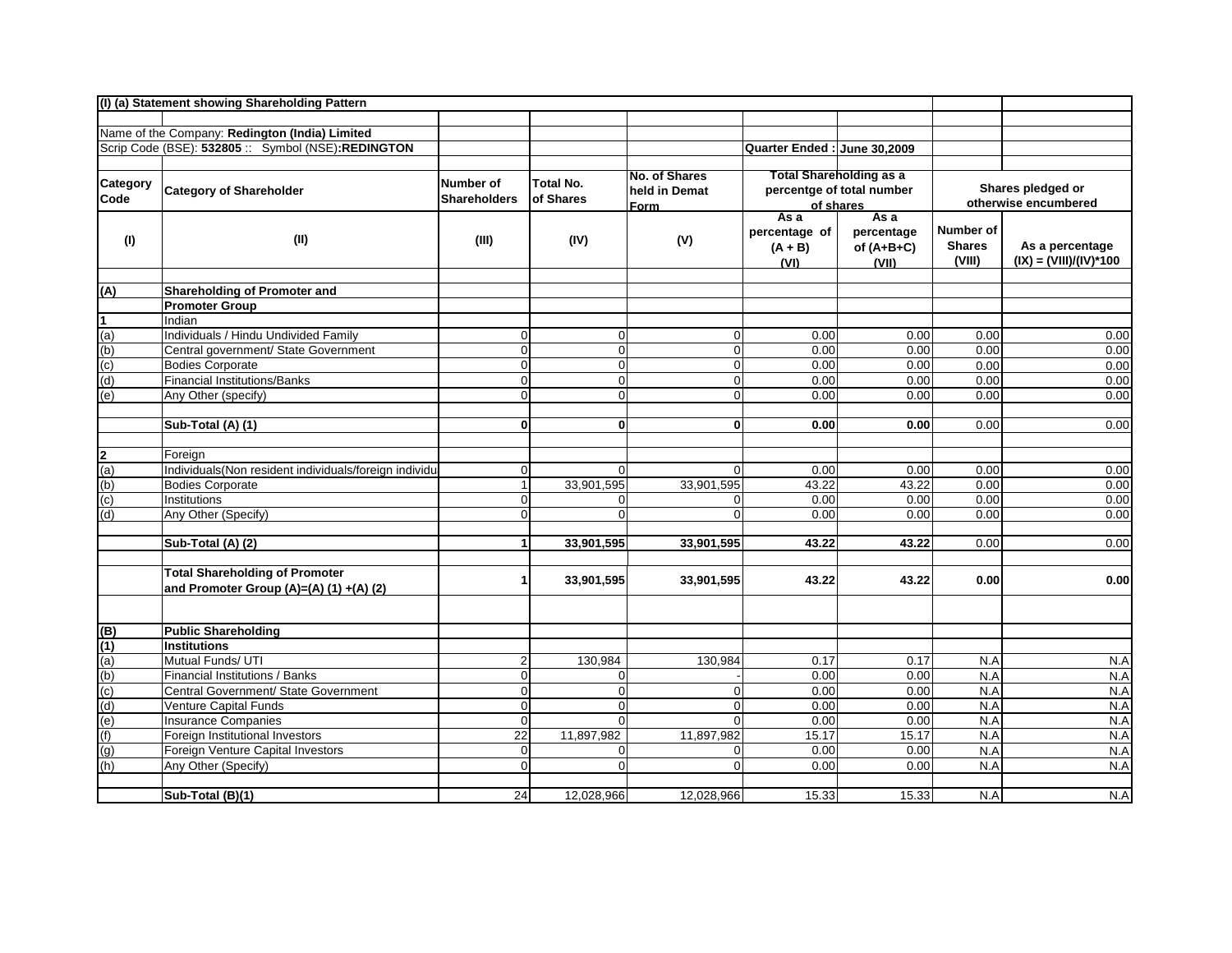| (2)          | Non Institutions                                                                                                                                                                      |          |            |            |        |        |     |      |
|--------------|---------------------------------------------------------------------------------------------------------------------------------------------------------------------------------------|----------|------------|------------|--------|--------|-----|------|
| (a)          | <b>Bodies Corporate</b>                                                                                                                                                               | 282      | 1,975,004  | 1,975,004  | 2.52   | 2.52   | N.A | N.A  |
| (b)          | Individuals Holding nominal share capital                                                                                                                                             |          |            |            |        |        |     |      |
|              | upto Rs. 1 Lakh                                                                                                                                                                       | 11719    | 1,738,953  | 1,627,728  | 2.22   | 2.22   | N.A | N.A  |
|              | ii. In excess of Rs. 1 Lakh                                                                                                                                                           | 17       | 262,876    | 252,866    | 0.34   | 0.34   | N.A | N.A  |
| $\mathsf{c}$ | Any Other:-                                                                                                                                                                           |          |            |            |        |        |     |      |
|              | <b>Clearing Member</b>                                                                                                                                                                | 43       | 10,622     | 10,622     | 0.01   | 0.01   | N.A | N.A  |
|              | Directors and their relatives                                                                                                                                                         |          | 357,028    | 185,482    | 0.46   | 0.46   | N.A | N.A  |
|              | Escrow Account * (opening of demat suspense<br>account in process)                                                                                                                    |          | 120        | 120        | 0.00   | 0.00   | N.A | N.A  |
|              | Foreign Corporate Bodies                                                                                                                                                              |          | 27,493,099 | 5454911    | 35.05  | 35.05  | N.A | N.A  |
|              | <b>Hindu Undivided Families</b>                                                                                                                                                       | 511      | 71.257     | 71.257     | 0.09   | 0.09   | N.A | N.A  |
|              | Non resident Indian                                                                                                                                                                   | 262      | 528,997    | 336.361    | 0.67   | 0.67   | N.A | N.A  |
|              | Trust                                                                                                                                                                                 |          | 64,599     | 29,885     | 0.08   | 0.08   | N.A | N.A  |
|              | Foreign Nationals                                                                                                                                                                     | 3        | 8,500      |            | 0.01   | 0.01   | N.A | N.A  |
|              | Sub-Total (B)(2)                                                                                                                                                                      | 12852    | 32,511,055 | 9,944,236  | 41.45  | 41.45  | N.A | N.A  |
|              | Total Public Shareholding (B)=(B)(1)+(B)(2)                                                                                                                                           | 12876    | 44,540,021 | 21,973,202 | 56.78  | 56.78  | N.A | N.A  |
|              | TOTAL (A)+(B)                                                                                                                                                                         | 12877    | 78,441,616 | 55,874,797 | 100.00 | 100.00 | N.A | 0.00 |
| (C)          | Shares held by Custodians and against which<br>depository receipts have been issued                                                                                                   | $\Omega$ | O          | $\Omega$   |        | 0.00   | N.A | N.A  |
|              | Grand Total (A) $+(B) + (C)$                                                                                                                                                          | 12877    | 78,441,616 | 55,874,797 | 100.00 | 100.00 | N.A | N.A  |
|              | *117390 equity shares were alloted by the company under the Company's ESOP Scheme on 29th June 2009. Approvals from CDSL and NDSL were received on 2nd and 3rd July 2009 respectively |          |            |            |        |        |     |      |